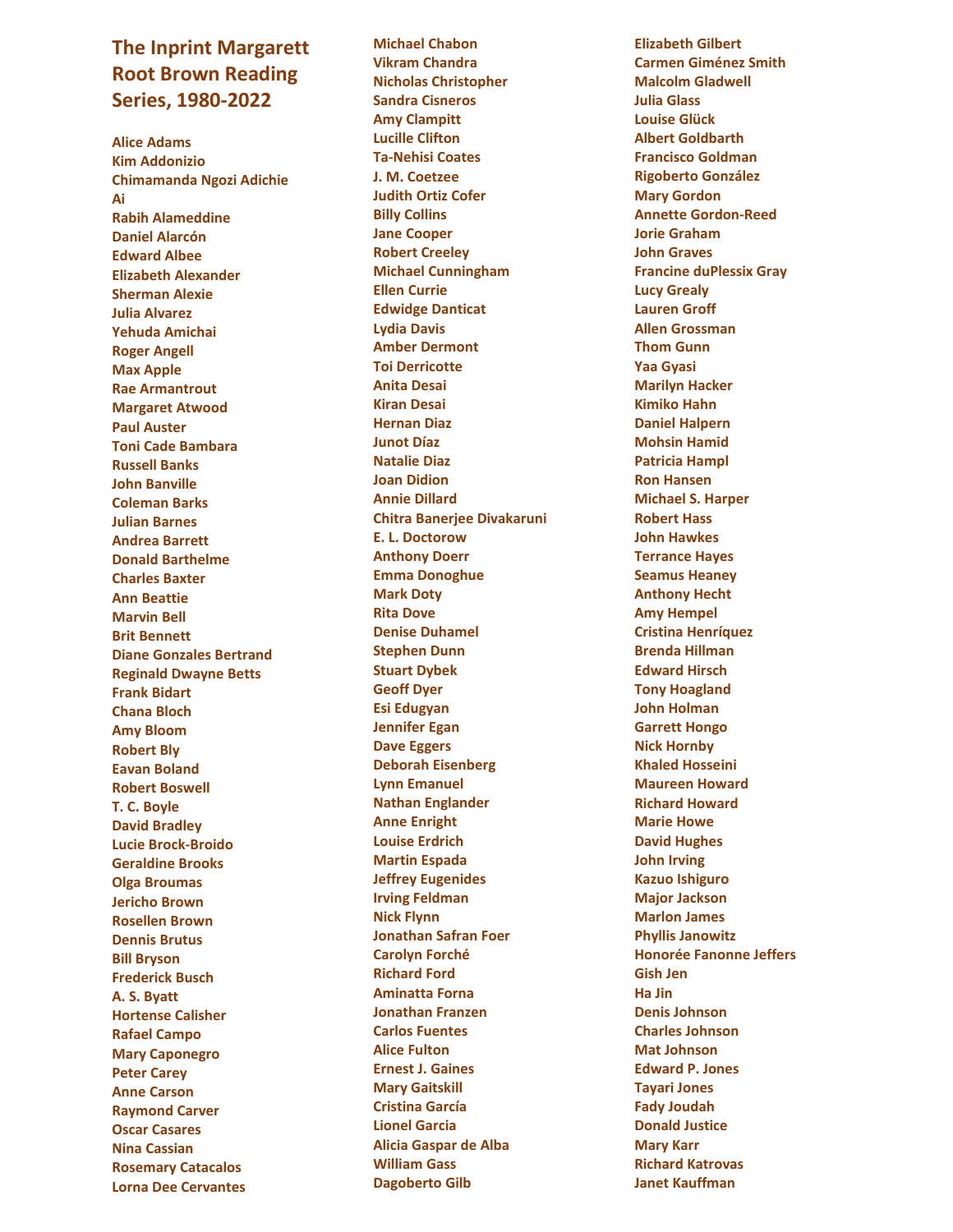**Brigit Pegeen Kelly Tracy Kidder Jamaica Kincaid Lily King Barbara Kingsolver Maxine Hong Kingston Galway Kinnell Carolyn Kizer Kenneth Koch Yusef Komunyakaa Nicole Krauss Maxine Kumin Stanley Kunitz Hari Kunzru Tony Kushner Kevin Kwan Jhumpa Lahiri Dorianne Laux Chang -rae Lee Li - Young Lee Jonathan Lethem Philip Levine Ada Limón Phillip Lopate Barry Lopez Beverly Lowry Lois Lowry Valeria Luiselli Tom Lux Cynthia Macdonald Carmen Maria Machado Emily St. John Mandel Norman Manea Dionisio Martinez Ruben Martinez Bobbie Ann Mason William Matthews Peter Matthiessen Gail Mazur James McBride Colum McCann Elizabeth McCracken Alice McDermott Heather McHugh Jay McInerney Reginald McKnight Terrence McNally Sandra McPherson James Merrill W. S. Merwi n Claire Messud Leonard Michaels Adrienne Leslie Miller Czeslaw Milosz David Mitchell Susan Mitchell Mayra Montero Rick Moody Lorrie Moore Mary Morris Walter Mosley**

**Howard Moss Taha Muhammad Ali Bharati Mukherjee Paul Muldoon Harryette Mullen Alice Munro Jack Myers Antonya Nelson Marilyn Nelson Sigrid Nunez Viet Thanh Nguyen Naomi Shihab Nye Téa Obreht Edna O'Brien Tim O'Brien Sharon Olds Mary Oliver Michael Ondaatje Joseph O'Neill Tommy Orange Alicia Ostriker Helen Oyeyemi Ruth Ozeki Ron Padget t Grace Paley Orhan Pamuk Gregory Pardlo Ann Patchett Molly Peacock Carl Phillips Caryl Phillips Robert Phillips Robert Pinsky Stanley Plumly Elena Poniatowska Marie Ponsot Patricia Powell Richard Powers Richard Price Francine Prose Susan Prospere E. Annie Proulx Kevin Prufer Claudia Rankine Laura Restrepo Adrienne Rich Alberto Rios Marilynne Robinson Roxana Robinson James Robison Mary Robison Richard Rodriguez Pattiann Rogers Norman Rush Salman Rushdie Karen Russell Richard Russo Kay Ryan Tomaž Šalamun James Salter Marjane Satrapi**

**George Saunders Gjertrud Schnackenberg Grace Schulman Samanta Schweblin Joanna Scott Mary Lee Settle Ntozake Shange Jane Shore Gary Shteyngart Charles Simic Louis Simpso n Josef Skvorecky Jane Smiley Charlie Smith Dave Smith Lee Smith Patricia Smith Tracy K. Smith Zadie Smith W. D. Snodgrass Susan Sontag Gilbert Sorrentino Gary Soto Wole Soyinka Elizabeth Spencer David St. John Daniel Stern Gerald Stern Pamela Stewart Robert Stone Mark Strand Elizabeth Strout William Styron John Jeremiah Sullivan Mary Szybist Amy Tan James Tate Peter Taylor Lorenzo Thomas Christopher Tilghman Colm Tóibín Olga Tokarczuk Thomas Transtromer Natasha Trethewey Amos Tutuola John Updike Luis Alberto Urrea Jean Valentine Mona Van Duyn Mario Vargas Llosa Juan Gabriel Vá squez Abraham Verghese Evangelina Vigil -Piñon Ellen Bryant Voigt Derek Walcott David Foster Wallace Jesmyn Ward Rosanna Warren Andrea White Colson Whitehead John Edgar Wideman**